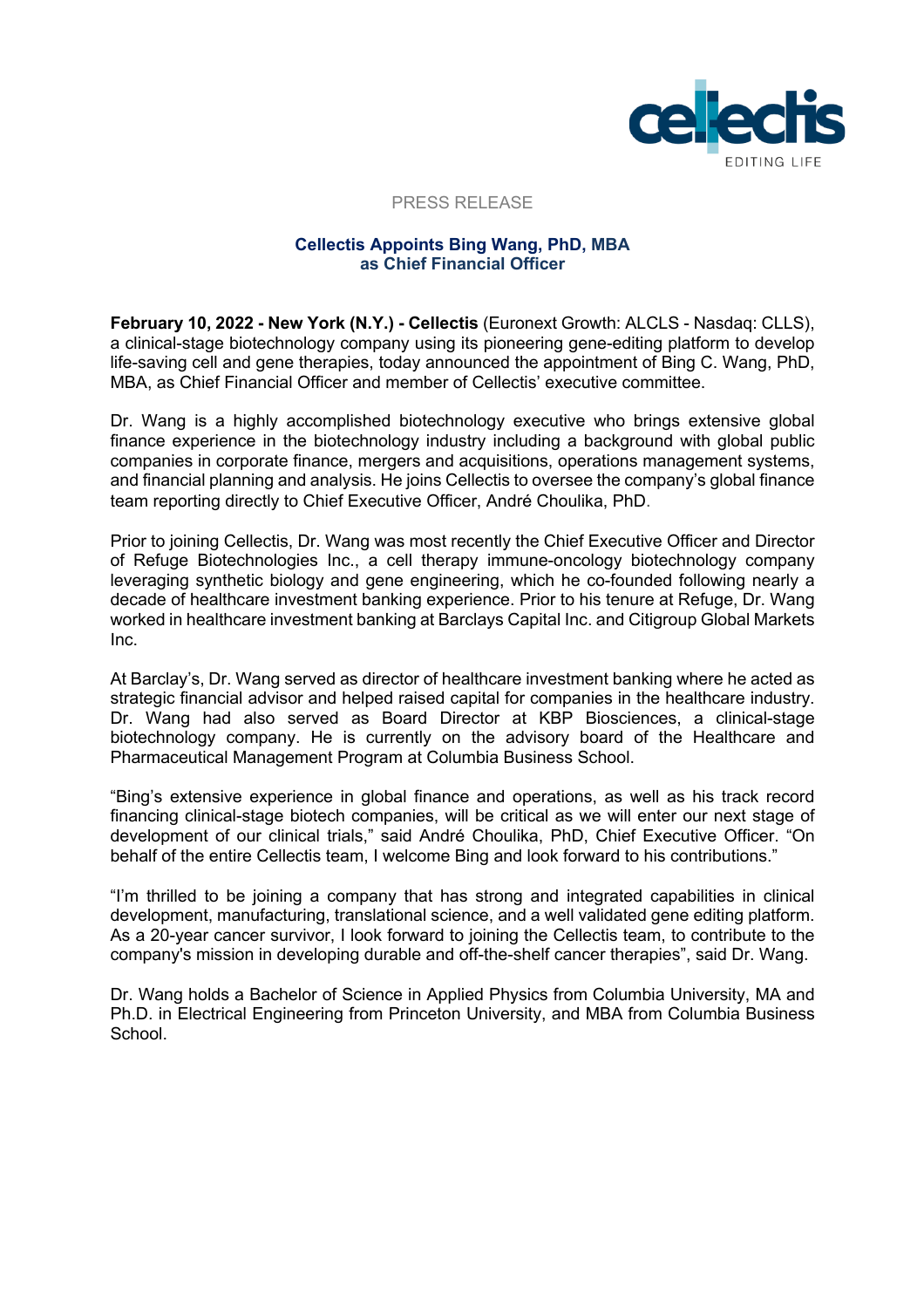# **About Cellectis**

Cellectis is a clinical-stage biotechnology company using its pioneering gene-editing platform to develop life-saving cell and gene therapies. Cellectis utilizes an allogeneic approach for CAR-T immunotherapies in oncology, pioneering the concept of off-the-shelf and ready-to-use gene-edited CAR-T cells to treat cancer patients, and a platform to make therapeutic gene editing in hemopoietic stem cells for various diseases. As a clinical-stage biopharmaceutical company with over 21 years of expertise in gene editing, Cellectis is developing life-changing product candidates utilizing TALEN®, its gene editing technology, and PulseAgile, its pioneering electroporation system to harness the power of the immune system in order to treat diseases with unmet medical needs. As part of its commitment to a cure, Cellectis remains dedicated to its goal of providing lifesaving UCART product candidates for multiple cancers including acute myeloid leukemia (AML), B-cell acute lymphoblastic leukemia (B-ALL) and multiple myeloma (MM). .HEAL is a new platform focusing on hemopoietic stem cells to treat blood disorders, immunodeficiencies and lysosomal storage diseases.

Cellectis headquarters are in Paris, France, with locations in New York, New York and Raleigh, North Carolina. Cellectis is listed on the Nasdaq Global Market (ticker: CLLS) and on Euronext Growth (ticker: ALCLS).

For more information, visit www.cellectis.com Follow Cellectis on social media: @cellectis, LinkedIn and YouTube.

# **For further information, please contact:**

# **Media contacts:**

Pascalyne Wilson, Director, Communications, +33 (0)7 76 99 14 33, media@cellectis.com Margaret Gandolfo, Senior Manager, Communications, +1 (646) 628 0300

#### **Investor Relation contact:**

Arthur Stril, Chief Business Officer, +33 (0)1 81 69 16 69, investors@cellectis.com Ashley R. Robinson, LifeSci Advisors, +1 617 430 7577, arr@lifesciadvisors.com

# **Forward-looking Statements**

This presentation contains "forward-looking" statements within the meaning of applicable securities laws, including the Private Securities Litigation Reform Act of 1995. Forward-looking statements may be identified by words such as "at this time," "anticipate," "believe," "expect," "on track," "plan," "scheduled," and "will," or the negative of these and similar expressions. These forward-looking statements, which are based on our management's current expectations and assumptions and on information currently available to management, include statements about our research and development projects and priorities, our pre-clinical project development efforts, the timing and progress of clinical trials (including with respect to patient enrollment and follow-up), the timing of our presentation of data, the adequacy of our supply of clinical vials, the timing of completion of construction of our Raleigh, North Carolina manufacturing facility, and operational capabilities at our manufacturing facilities, and the sufficiency of cash to fund operations. These forward-looking statements are made in light of information currently available to us and are subject to numerous risks and uncertainties, including with respect to the numerous risks associated with biopharmaceutical product candidate development as well as the duration and severity of the COVID-19 pandemic and governmental and regulatory measures implemented in response to the evolving situation. With respect to our cash runway, our operating plans, including product development plans, may change as a result of various factors, including factors currently unknown to us. Furthermore, many other important factors, including those described in our Annual Report on Form 20-F and the financial report (including the management report) for the year ended December 31, 2020 and subsequent filings Cellectis makes with the Securities Exchange Commission from time to time, as well as other known and unknown risks and uncertainties